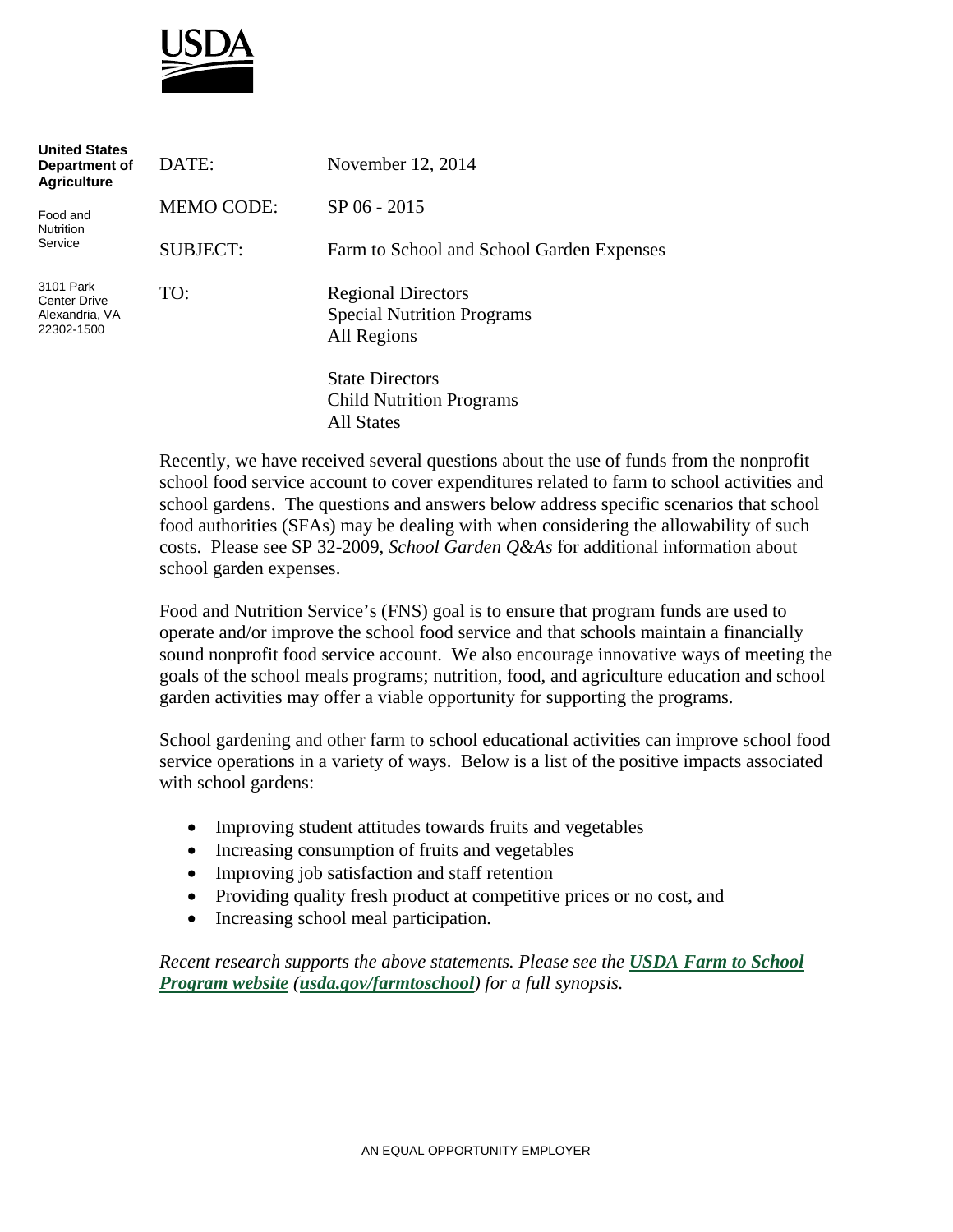### **Q1: How should SFAs determine if costs associated with nutrition, food, and agriculture education; school gardening; or other farm to school activities are allowable?**

**A1:** School nutrition directors must comply with Federal regulations related to resource management, procurement, and cost principles regarding allowable costs when spending funds from the nonprofit school food service account. The primary purpose of the nonprofit school food service account is to operate or improve a school meals program that serves nutritious meals meeting the meal pattern requirements. When evaluating expenses (including program food, supplies, labor, equipment, services, educational activities indirect costs, etc.), SFAs must ensure the funds are supporting the operation and/or improvement of the school meals program and that all expenses are allowable (i.e., necessary, reasonable, and allocable) in accordance with Office of Management and Budget (OMB) Guidance under the "Cost Principles for State, Local, and Indian Tribal Governments".

SFAs may want to use the following questions to assess if costs associated with school gardens or farm to school activities are allowable expenses from the nonprofit school food service account:

- 1) Are the farm to school activities or school garden development (including nutrition education, taste tests, aiding in the procurement process, offering marketing support, purchasing garden supplies and equipment) supporting the operation or improvement of the school meal program and are the expenses reasonable?
- 2) Is the SFAs' food service program currently providing meals in compliance with National School Lunch Program and School Breakfast Program meal patterns and in compliance with resource management (i.e., compliance with the net cash resources in 7 CFR Part 210.14(b) and the availability and priority for use of excess net cash resources per 7 CFR Part 210.19(a)(1))?
- 3) In cases where only a portion of the school garden coordinator's, or farm to school coordinator's, time is spent directly supporting the school food service operation, does the nonprofit school food service account only cover the portion of the coordinator's salary that is deemed necessary, reasonable, and allocable for the operation of the school meal programs?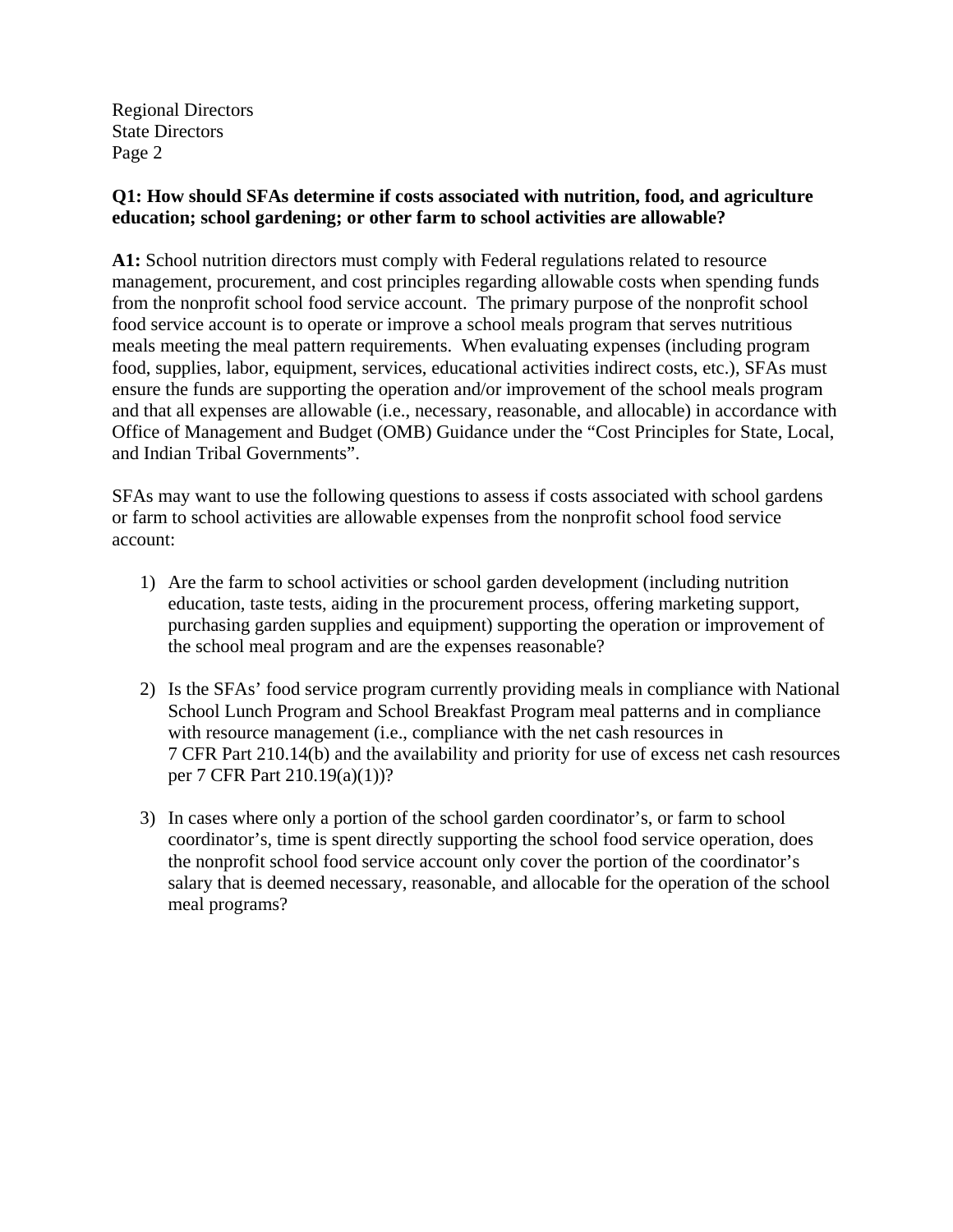Once an SFA has completed this assessment, it may determine that funding a staff position or activities related to nutrition education, school gardening, or farm to school will support the operation and improvement of the Program, and that the associated costs are necessary, reasonable and allocable in accordance with the OMB Guidance under the "Cost Principles for State, Local and Indian Tribal Governments." Continual assessment of these costs is essential to ensure that the nonprofit school food service account can support these activities without placing the SFA at risk for failing to meet the key mission of serving nutritious meals to students meeting the meal pattern requirements.

*Note that staff positions strictly supporting horticulture classes, Future Farmers of America clubs or other school associations cannot be funded by the nonprofit food service account.*

### **Q2: Can an SFA use nonprofit school food service funds to buy supplies or equipment for the school garden or school farm?**

**A2:** As noted in SP-32-2009, *School Garden Q&As*, if the garden is used within the context of the school meal programs and serves the purpose of operating and improving the school meal program, supplies and equipment for the school garden may be purchased with funds from the nonprofit school food service account. Many costs associated with the school garden or farm to school efforts are for infrastructure which may last for several school years. Depending on the cost, hoop houses and high or low tunnels may be considered a supply or equipment.

Classifying moveable structures (e.g., hoop houses, high and low tunnels) as a supply or equipment is dependent upon the acquisition cost. 2 CFR Part 225 Appendix B Section 15 defines equipment as an article of nonexpendable, tangible personal property having a useful life of more than one year and an acquisition cost which equals or exceeds the lesser of the capitalization level established by the governmental unit for financial statement purposes, or \$5,000. Therefore, items with an acquisition cost less than the capitalization threshold established by the governmental unit or the federal threshold, \$5,000, are considered supplies. Supplies, such as seeds, fertilizer, water cans, rakes, etc., may be considered allowable with the understanding that the products grown in the school garden or school farm are used within the context of the Program.

As with any cost, the SFA should evaluate the expense using the previously listed assessment questions. However, equipment costs (as defined above) require prior written approval of its awarding agency before incurring the cost, unless the equipment has been identified on the State agency list approved by FNS, per SP 31-2014, *State Agency Prior Approval Process for School Food Authority (SFA) Equipment Purchases,* dated March 28, 2014.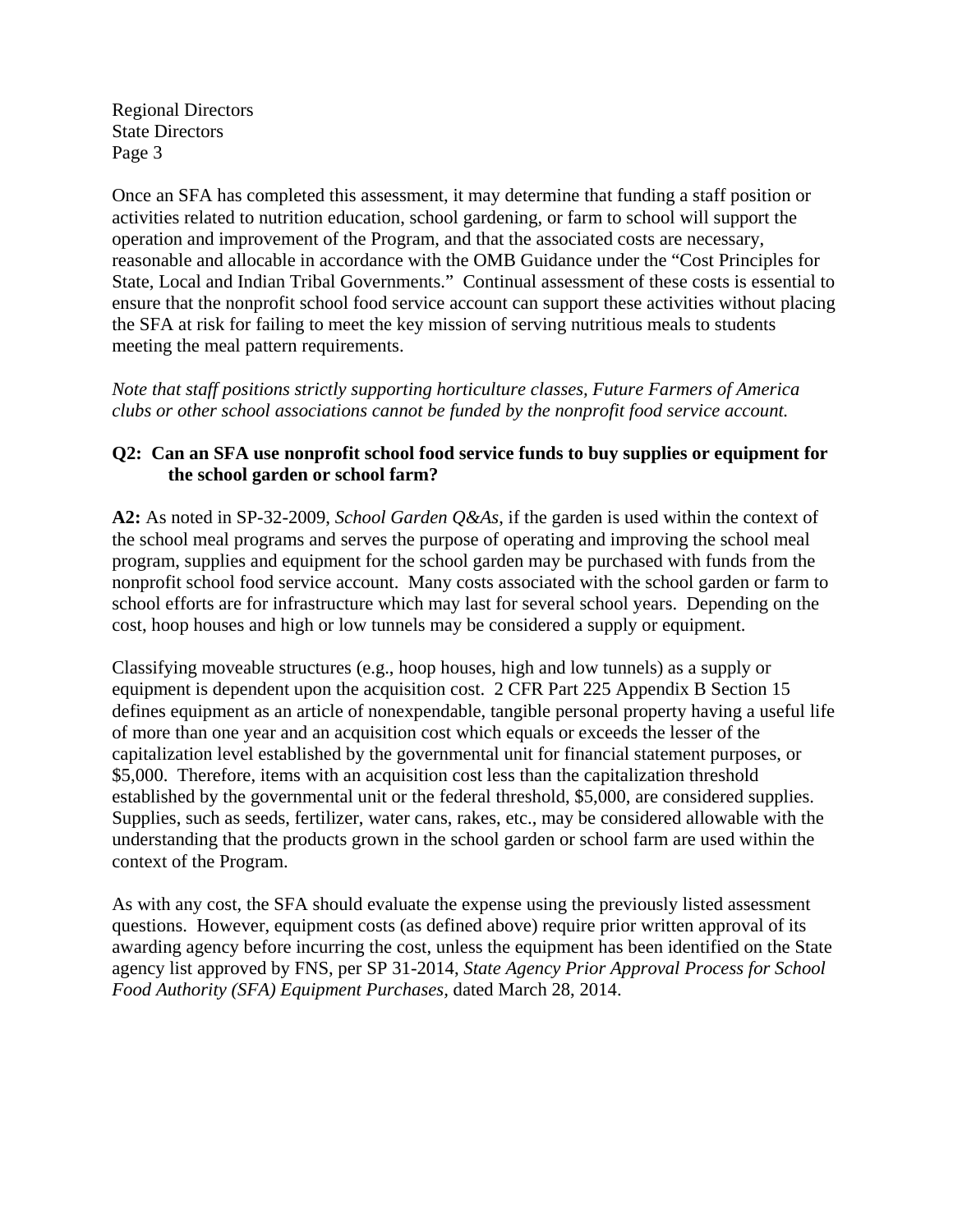### **Q3: Can an SFA use nonprofit school food service funds to build structures for the school garden or school farm?**

**A3:** Per 7 CFR Part 210.14(a), "revenues received by the nonprofit school food service are to be used only for the operation and/or improvement of such food service, except that, such revenue must not be used to purchase land or buildings unless otherwise approved by FNS, or to construct buildings."

Further, FNS existing policy has been and continues to be to not approve the cost of building purchases because program funds are made available to help support the costs of nutritional benefits for children in school settings. The goal of the nonprofit school food service account is to ensure that an SFA maintains the necessary funding to operate the school meals programs, not used to cover major expenses that should be borne by the school district's general funds (i.e., capital infrastructure costs).

# **Q4: Can an SFA enter into an intergovernmental (or interdepartmental) agreement to purchase products from the school garden or school farm?**

**A4:** Yes, SFAs may enter into an intergovernmental (also referred to as an interdepartmental) agreement with the school garden or school farm to purchase products from the garden. The entity operating the school garden must be the local educational agencies or another governmental entity. As noted in 7 CFR 3016.36 (b)(5), "to foster greater economy and efficiency, grantees and subgrantees are encouraged to enter into State and local intergovernmental agreements for procurement or use of common goods and services," and in this case the school garden and products from the garden can be considered a common good. A price analysis must be conducted to ensure that products purchased from the school garden are purchased at reasonable prices.

# **Q5: What are an SFA's options for using products grown in a school garden in the school meal programs?**

**A5:** SFAs have three options for using school garden products in school meals. Note that USDA does not impose specific food safety requirements; however, many State and local health departments have school garden food safety guidance and requirements.

1) Donation – In this case the products grown or raised in the school garden are donated to the cafeteria and may be used in meal preparation and/or for taste testing purposes. Procurement regulations do not apply when products are donated. Schools should ensure the product meets their general food safety requirements. Sometimes, SFAs purchase the inputs for the garden, as allowed under SP 32-2009, *School Garden Q&As*, and then the produce is donated to the cafeteria at harvest.

### **A5:** Continued.